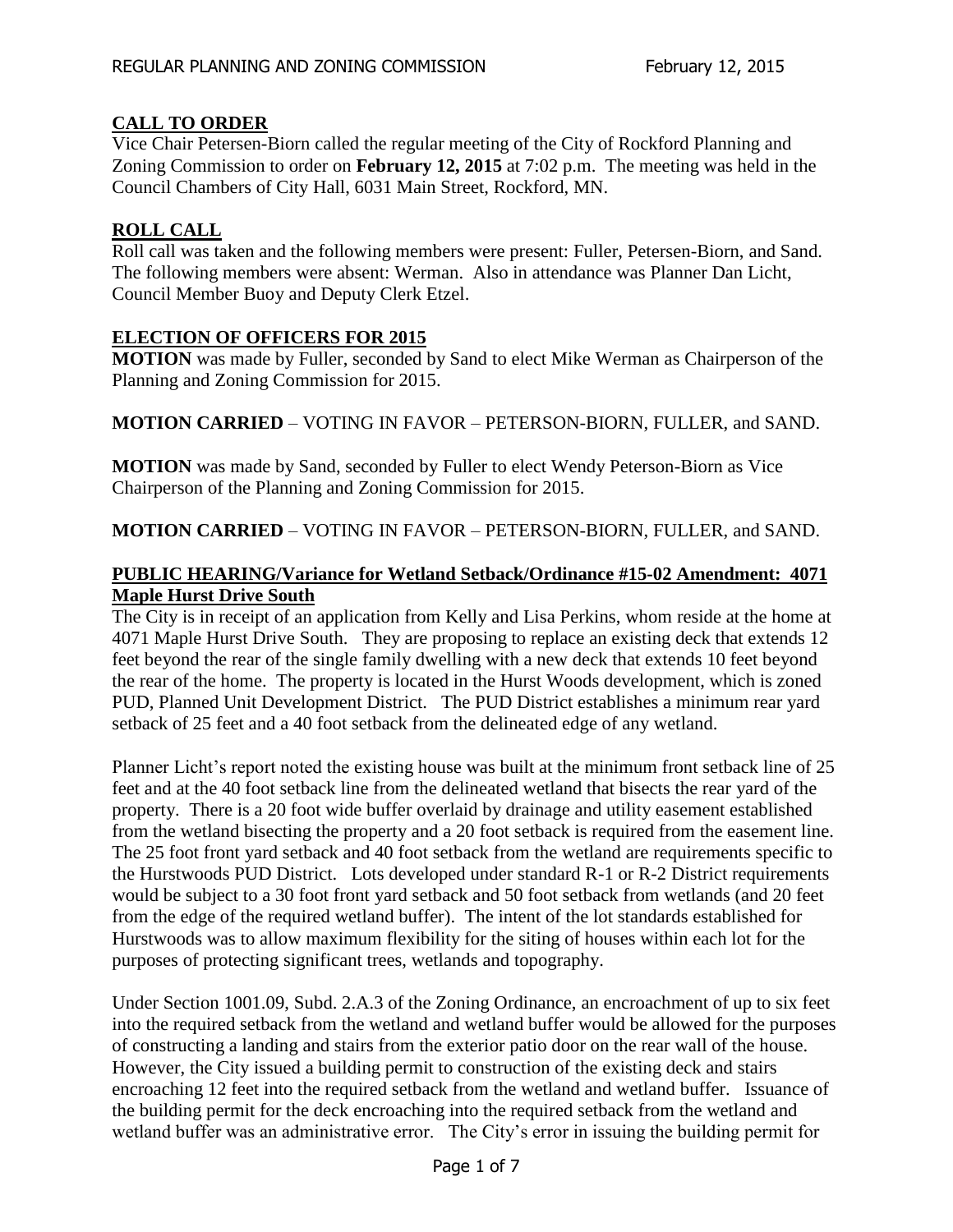the existing deck does not grant the property owners an exception to the wetland and wetland buffer setback requirements or convey rights to approval to remove or construct a new deck that does not comply with the Zoning Ordinance.

The property owners are proposing to replace the deck with a new deck and stairs that would extend 10 feet beyond the rear wall of the house encroaching into the required 40 foot setback from the wetland and 20 foot setback required from the edge of the wetland buffer. The property owners are also proposing construction of a patio at grade to the rear of the house but patios are considered to be structures and not subject to the required setbacks from the wetland or wetland buffer. The property owners are requesting approval of a variance for construction of the proposed deck, which is to be considered based upon the criteria outlined in Section 1001.03, Subd. 4.A of the Zoning Ordinance, which states that the Planning Commission, acting as the Board of Adjustment and Appeals, shall not approve any variance request unless they find failure to grant the variance will result in undue hardship on the applicant, and, as may be applicable, all of the following criteria have been met:

- 1. That because of the particular physical surroundings, shape, or topographical conditions of the specific parcel of land involved, a particular hardship to the owner would result, as distinguished from a mere inconvenience, if the strict letter of the regulations were to be carried out.
- 2. That the conditions upon which an application for a variance is based are unique to the parcel of land for which the variance is sought and are not applicable, generally, to other property within the same zoning classification.
- 3. That the purpose of the variance is not based exclusively upon a financial hardship, or a desire to increase the value or income potential of the parcel of land.
- 4. That the alleged hardship is caused by the provisions of the Zoning Ordinance and has not been created by any persons having an interest in the parcel of land and is not a selfcreated hardship.
- 5. That the granting of the variance will not be detrimental to the public welfare or injurious to other land or improvements in the neighborhood in which the parcel of land is located.
- 6. That the proposed variance will not impair an adequate supply of light and air to adjacent property, or substantially increase the congestion of the public streets, or increase the danger of fire, or endanger the public safety.
- 7. That the requested variance is the minimum action required to eliminate the hardship.
- 8. Does not involve a use which is not allowed within the respective zoning district.

The property owners' request for variance does not satisfy the criteria established by the Zoning Ordinance. The property is not unique from other lots within Hurstwoods and has reasonable use under the setback requirements of the Zoning Ordinance applicable to the lots Hurstwoods as a single family dwelling so no practical difficulties exist with regards to use of the property. That a decision was made at the time the house was constructed to locate a patio door on the rear of the house without consideration of the wetland and wetland buffer setbacks is a man-made difficulty that does not justify a variance after the fact. Finally, the ability to construct a six foot landing and stairs allowed by the Zoning Ordinance as an encroachment into the wetland and wetland buffer setbacks provides the ability to access the rear yard of the property from the existing patio door. The size of proposed deck necessitating the need for a variance is a convenience for the property owners and a desire to increase the value of the property.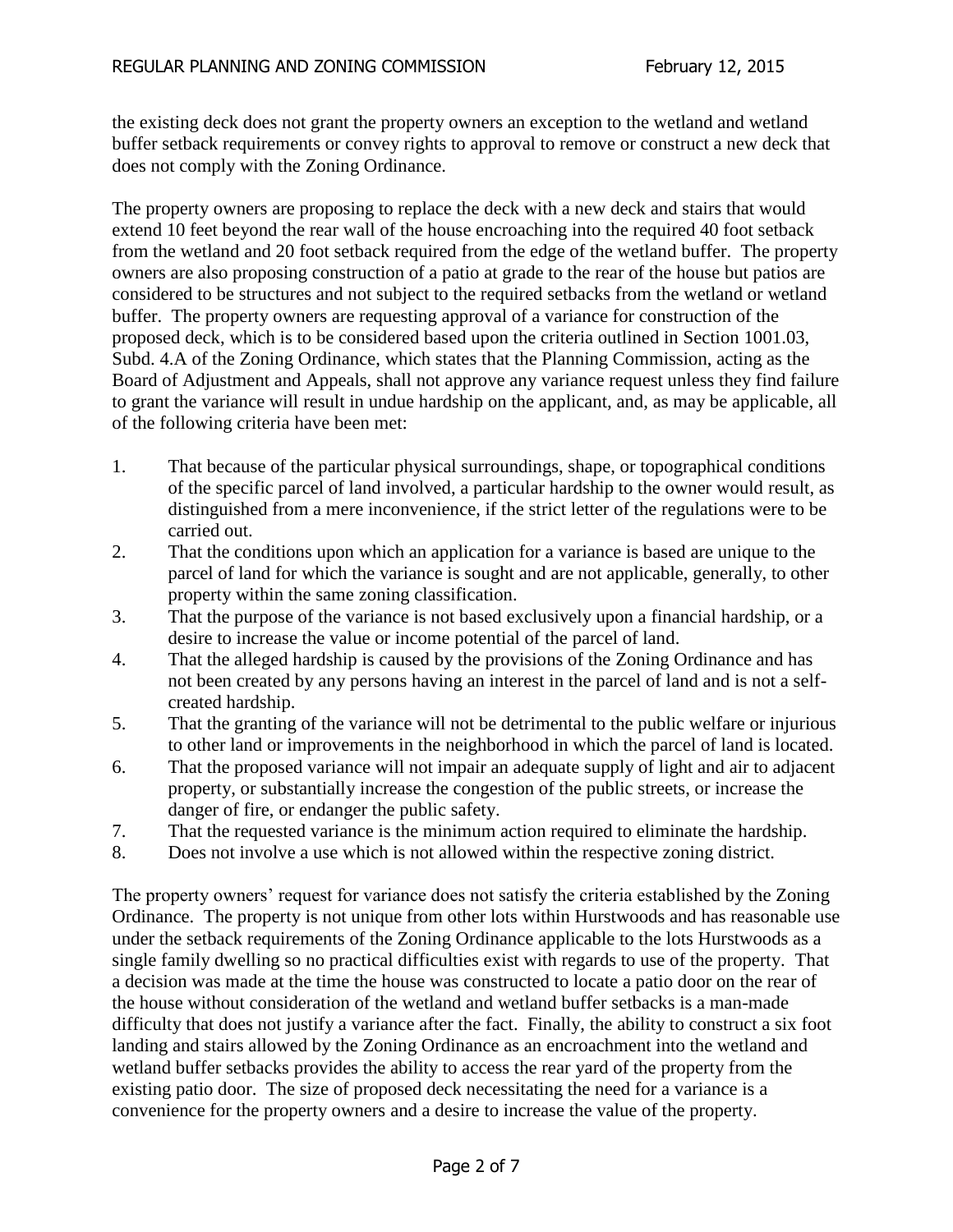While the conditions of the property do not warrant approval of a variance, the Planning Commission should also consider the intent of the Zoning Ordinance provisions from which the variance is sought. The setback from wetlands is a two part regulation established by Section 1001.09, Subd. 20 of the Zoning Ordinance intended to protect wetlands from encroachment and enhance their quality. The first part of the regulation establishes a minimum buffer area requirement measuring 20 to 35 feet from the delineated edge of the wetland, depending on the type and classification of the wetland, intended to a physical barrier with natural grasses to prevent encroachment and that serves as a storm water filter to improve water quality. The second part of the requirements is a structure setback of 50 feet that is intended to ensure that there is usable yard between the house and the wetland buffer for recreational purposes as an additional protection against encroachments.

The Planning Commission may consider exempting open and uncovered decks attached to the principal structure from the wetland setback in that there would still be potential for usable space under the structure, as well as a combination of open yard and protected buffer area to maintain open space within the lot. The Planning Company would recommend that such an exception maintain at least a 10 foot separation between the deck and wetland buffer so as to allow for access within the lot. Potential language that the Planning Commission may recommend to the City Council for amendment of the Zoning Ordinance in this regard is as follows:

*1001.09, Subd 20.D.2: A principal building setback of fifty (50) feet from the delineated edge of all wetlands or twenty (20) feet from the edge of a buffer easement, whichever is greater, shall be provided within parcels preliminary platted, developed, or redeveloped after October 14, 2003. Open and uncovered decks attached to the principal building may encroach within the setback from a buffer easement but shall not be closer than ten (10) feet from the easement line.* 

Planner Licht does not recommend approval of a variance for construction of a deck on the existing home at 4071 Maple Hurst Drive as the request does not meet the criteria established by the Zoning Ordinance. The Planning Company would support a recommendation by the Planning Commission to amend the Zoning Ordinance to allow open and uncovered decks to encroach into the wetland and wetland buffer setbacks to within 10 feet of the wetland buffer as a means of increasing usability of the rear yard of properties abutting wetlands while maintaining consistency with the intent of the existing wetland and wetland buffer setbacks. The public hearing noticed for consideration of the applications included both the variance request and possible amendment of Section 1001.09, Subd. 20 of the Zoning Ordinance so as to allow the Planning Commission to consider both options.

Vice Chair Peterson-Biorn opened the hearing to public comments at 7:08 pm.

Kelly Perkins of 4071 Maple Hurst Drive South appreciated the option to be able to amend the ordinance to allow the deck to extend into the wetland setback. The proposed amendment would allow for their deck and patio.

Vice Chair Peterson-Biorn closed the public hearing at 7:10 p.m.

The Planning Commission discussed what the Planner Licht's recommendations. They did question why a builder would place a door in a place where a deck would not be allowed.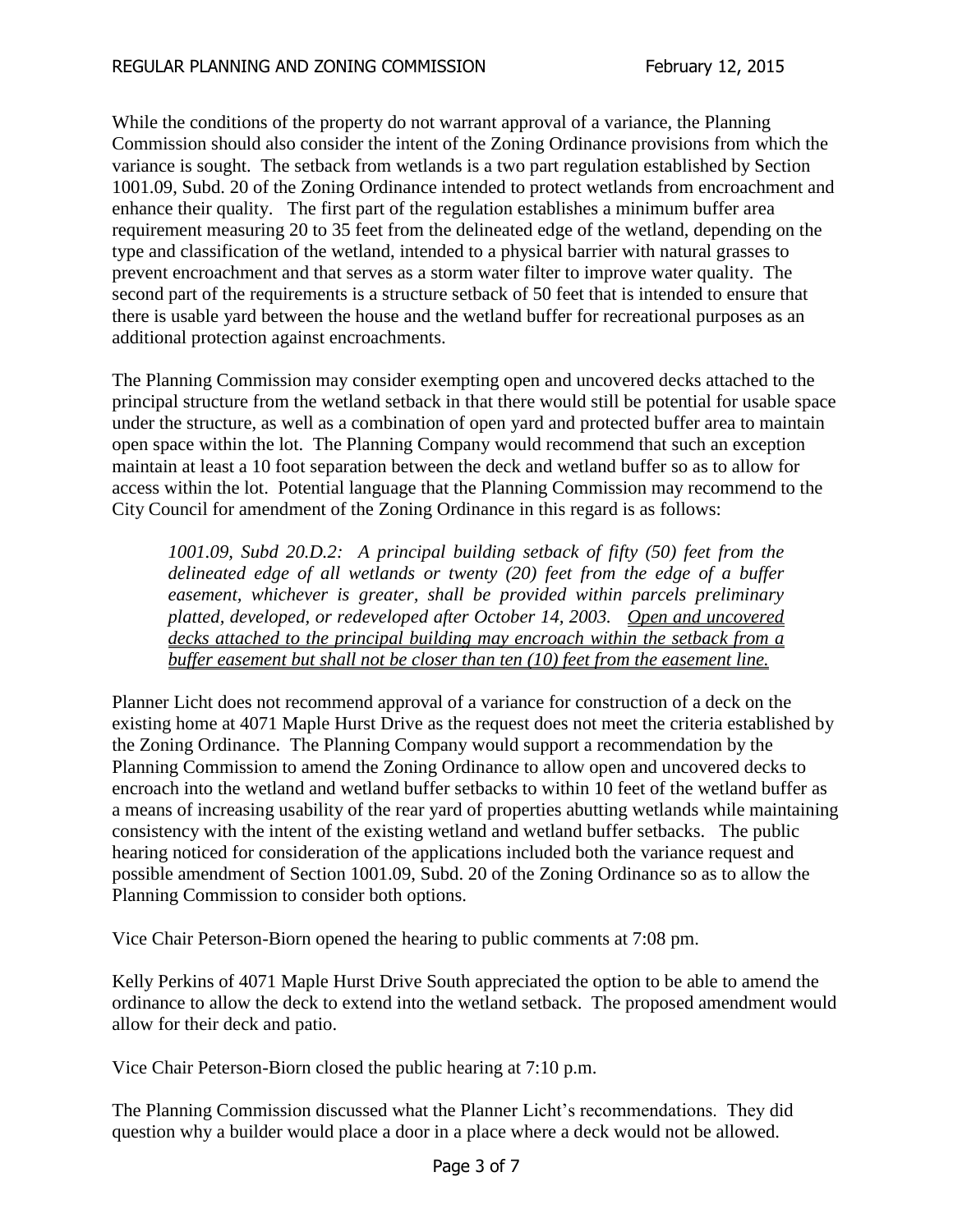According to Planner Licht, the Department of Natural Resources would not have any issues with the proposed amendment to allow an uncovered deck attached to the principal structure to extend into the wetland setback.

The Planning Commission agreed with the Planner's recommendations.

**MOTION** was made by Fuller, seconded by Sand to approve Resolution #BA15-01 recommending denial of the variance request from Kelly and Lisa Perkins.

## **MOTION CARRIED** – VOTING IN FAVOR – PETERSON-BIORN, FULLER, and SAND.

**MOTION** was made by Fuller, seconded by Sand to recommend approval of Ordinance #15-02 to amend Zoning Ordinance #1001.09, Subd. 20.D.2 allowing open and uncovered decks attached to the principal building may encroach within the setback from a buffer easement but shall not be closer than ten (10) feet from the easement line.

**MOTION CARRIED** – VOTING IN FAVOR – PETERSON-BIORN, FULLER, and SAND.

The recommendation from the Planning Commission will be submitted to the City Council at their February 24, 2015 regular meeting for final approval or denial.

#### **PUBLIC HEARING/Ordinance #15-01 Zoning Ordinance Amendments**

Planner Licht noted the Planning Commission has been working on reviewing the Zoning Ordinance and most recently considered amendments to the district sections of the document. The Planning Commission initially identified areas in need of updating and considered draft language prepared by City staff at previous meetings. A public hearing has been noticed for February 12, 2015 to formally consider recommendations to the City Council on proposed updates to the district sections of the Zoning Ordinance.

Draft ordinance amendment included:

- **Breweries/Distilleries.** There is growing interest in allowing brewpubs, breweries, micro-distilleries, distilleries and wineries as small scale businesses that drive economic development by communities across the Twin Cities. The proposed Zoning Ordinance creates an opportunity for these businesses to locate in Rockford within the various commercial and industrial zoning districts based on the specific type of use in relation to definitions established by State statute to be incorporated as part of the Zoning Ordinance. Uses that are consumer oriented with small scale production facilities such as brew on premises stores and brew pubs will be allowed as permitted uses in commercial districts. Small breweries and micro distilleries with tasting facilities that have more of an industrial character would be allowed as conditional uses within commercial districts and permitted uses in the industrial district. Full-scale production breweries and distilleries would be allowed as conditional uses in the industrial district, with tasting rooms allowed as a conditional use. Farm wineries are also to be added as a conditional use within the A-R District.
- **Impervious Surface.** The definition of impervious surface is amended to include decks for clarification purposes.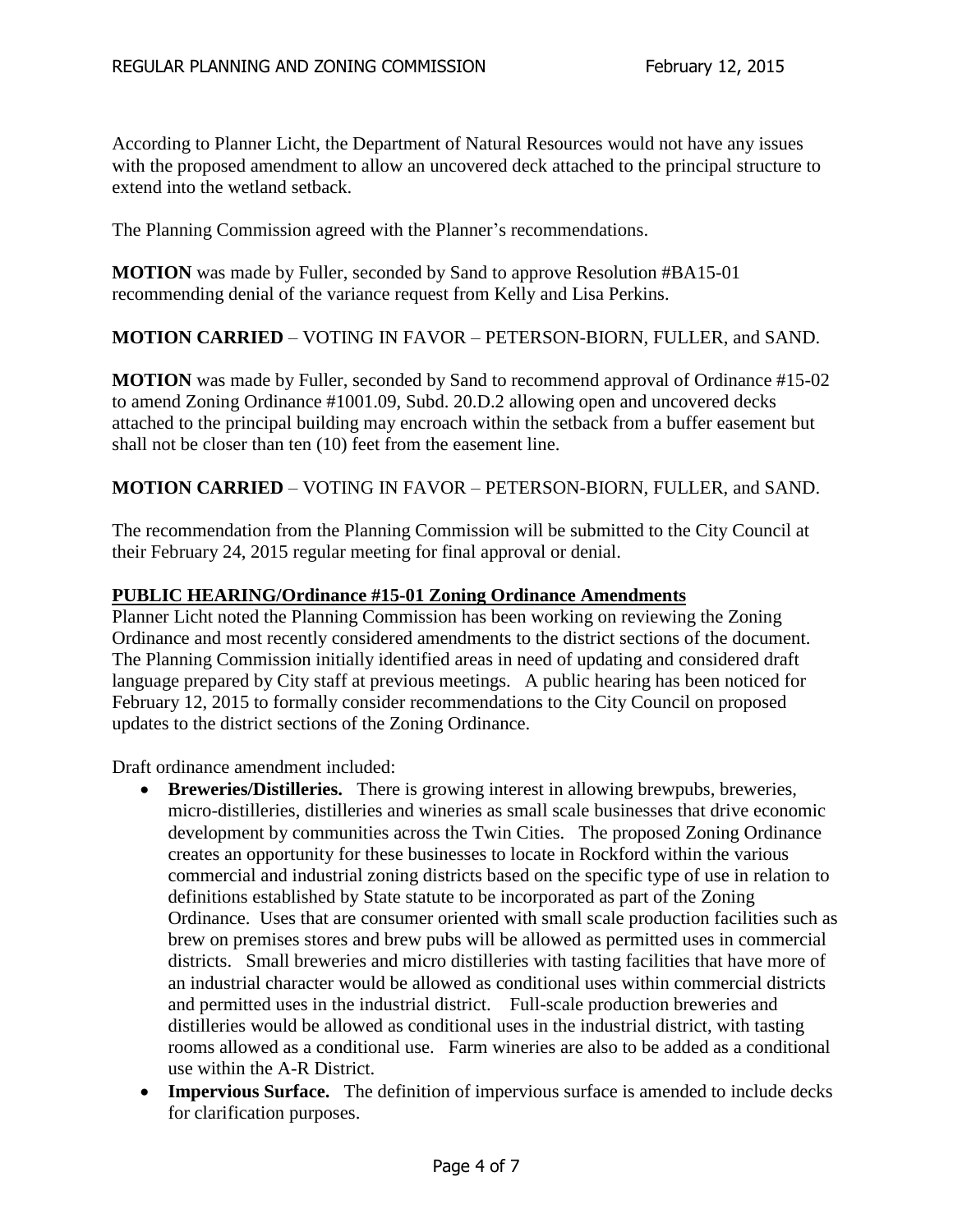- **Home Occupations.** Previous updates to the Zoning Ordinance have defined home occupations and made them allowed subject to administrative approvals as accessory uses. The various residential zoning districts are to be amended to remove home occupations from the list of interim uses and add them to the list of allowed accessory uses subject to the requirements of Section 1001.09, Subd. 14 of the Zoning Ordinance.
- **Farm Animals.** The Zoning Ordinance currently allows keeping of horses as an interim use within the R-1 and R-2 Districts. Keeping of farm animals within developing residential areas is not considered to be consistent with the intent of these zoning districts and the allowance of keeping horses as an interim use is to be deleted.
- **Senior Housing.** The identification of allowing convalescent and nursing homes within commercial districts is to be revised to be consistent current terminology used by the State in licensing such facilities and to reflect the broader range of potential senior housing options that are being developed. Inclusion of senior housing options within the commercial zoning districts, especially the downtown district, is consistent with the character of this type of land use, provides access to goods and services and provides market support for nearby businesses.
- **C-1, Commercial Service District.** There are currently three commercial zoning districts established by the Zoning Ordinance, C-0, Downtown District, C-1, Commercial Service District and C-2, Highway Commercial District. The Future Land Use Plan within the Comprehensive Plan established two types of commercial land use designations, one for the central business district and one for commercial uses oriented to the traffic, access and visibility of TH 55. In this regard, the C-1 District serves no function within the Zoning Ordinance and is not currently designated on the Zoning Map. The proposed Zoning Ordinance amendment would repeal the C-1 District.
- PUD District. The current Zoning Ordinance establishes planned unit developments as an overlay of an underlying zoning district, with a unique set of requirements as to application and application processing. The proposed Zoning Ordinance amendment would simplify the PUD District process by utilizing existing administrative procedures established for amendments and making each PUD a unique, custom zoning district based on a specific development plan.
- **Formatting.** The Planning Commission discussed that with the advent of the internet and on-line access to the Zoning Ordinance, the previous format of listing uses within a given zoning district as being allowed as provided for in another district created a need for additional cross referencing and "clicks". So as to make the Zoning Ordinance more user friendly, such cross referencing is eliminated with each district including the full list of allowed permitted, accessory, interim and conditional uses.

Planner Licht recommends approval of the proposed amendments of the zoning district sections of the Zoning Ordinance as presented.

Vice Chair Peterson-Biorn opened the hearing to public comments at 7:15 pm.

No one from the public spoke.

Vice Chair Peterson-Biorn closed the public hearing at 7:15 p.m.

The Planning Commission had discussed the proposed amendments at several meetings and agreed with the ordinance prepared by Planner Licht.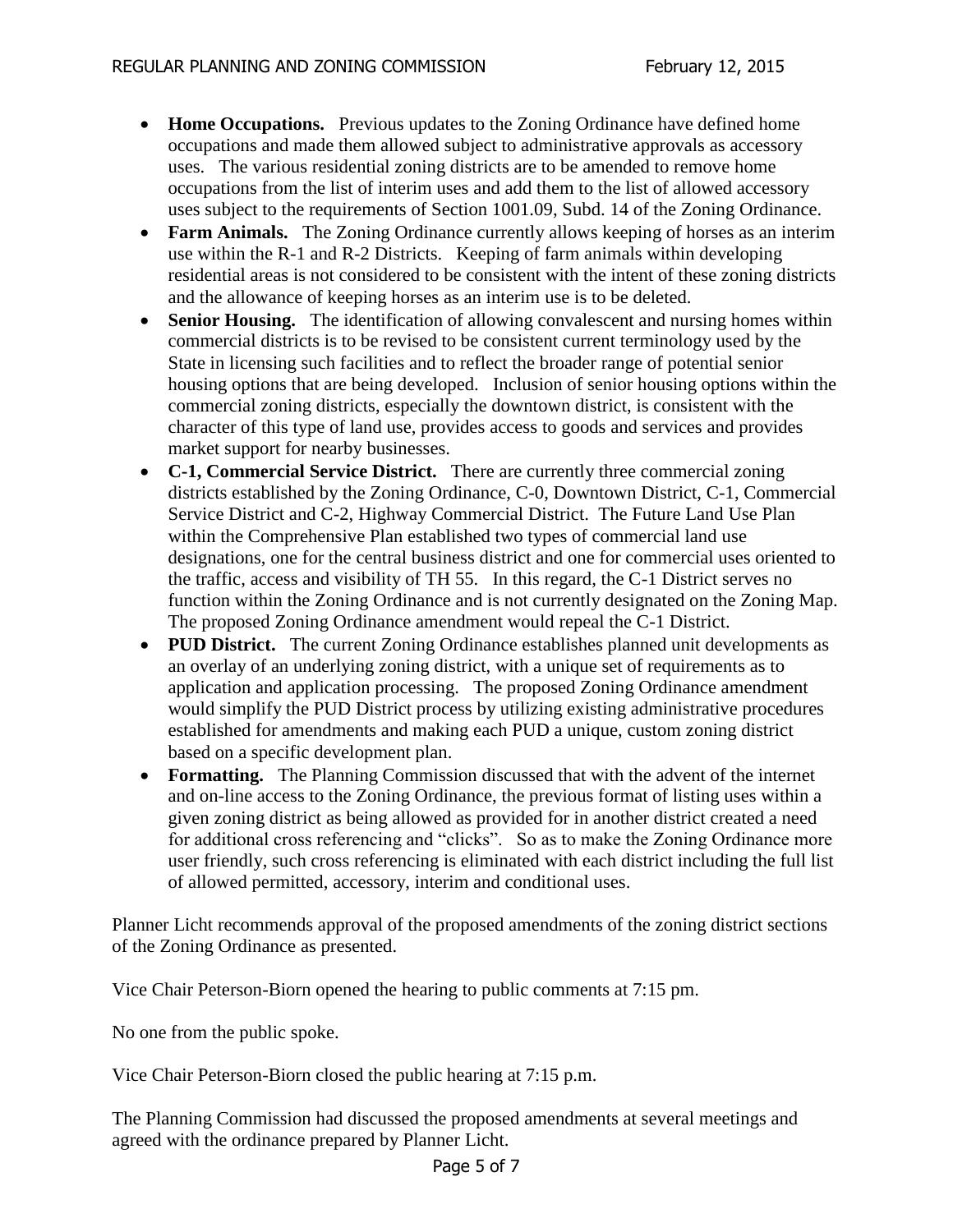**MOTION** was made by Sand, seconded by Fuller to recommend approval of Ordinance #15-01 Zoning Ordinance Amendments as listed:

- Amend Ordinance  $\text{\#1001.02}$ , Subd. 2 Include Definitions
- Amend Ordinance #1001.02, Subd. 2 Definition Impervious Surface
- Amend Ordinance #1001.07, Subd. 4.F. Detached Accessory Bldg. Height
- Amend Ordinance #1001.11, Subd. 3 Interim Uses A-R
- Amend Ordinance #1001.11, Subd. 4 Home Occupations
- Amend Ordinance #1001.12, Subd. 3 Interim Uses R-1
- Amend Ordinance  $\#1001.12$ , Subd. 4 Home Occupations
- Amend Ordinance #1001.13, Subd. 3 Interim Uses R-2
- Amend Ordinance  $\#1001.13$ , Subd.  $4 -$ Accessory Uses R-2
- Amend Ordinance  $\text{\#1001.14}$ , Subd.  $4 -$ Accessory Uses R-3
- Amend Ordinance  $\#1001.15$ , Subd.  $4 -$ Accessory Uses R-6
- Amend Ordinance  $\text{\#1001.16}$ , Subd. 2 Include Brewpubs and Brew On Premises
- Amend Ordinance #1001.16, Subd. 5.A. Definition update
- Amend Ordinance #1001.16, Subd. 5 Include Provisions for Small Breweries and Microdistilleries
- Repeal Ordinance  $\text{\#1001.17} C$ -1 District RESERVED
- Amend Ordinance #1001.19, Subd. 2 Include Brewpubs and Brew On Premises
- Amend Ordinance #1001.19, Subd. 5.A. Definition update
- Amend Ordinance  $\#1001.19$ , Subd. 5 Include Provisions for Small Breweries and Microdistilleries
- Amend Ordinance #1001.19, Subd. 6.B.1 Front Yard Setback
- Amend Ordinance #1001.20, Subd. 2 Include Provisions for Small Breweries and Microdistilleries
- Amend Ordinance  $\#1001.20$ , Subd.  $5$  Include Provisions for breweries and distilleries
- Amend Ordinance #1001.20, Subd. 6.B.1 Front Yard Setback
- Repeal and Amend Ordinance #1001.21 Planned Unit Development District

# **MOTION CARRIED** – VOTING IN FAVOR – PETERSON-BIORN, FULLER, and SAND.

The recommendation from the Planning Commission will be submitted to the City Council at their February 24, 2015 regular meeting for final approval or denial.

## **SET AGENDA**

**MOTION** was made by Petersen-Biorn, seconded by Fuller to approve all items on the consent agenda and set the agenda.

**MOTION CARRIED** – VOTING IN FAVOR – PETERSON-BIORN, FULLER, and SAND.

# **\*Approve Regular Planning and Zoning Minutes/December 11, 2014**

**MOTION** was made by Petersen-Biorn, seconded by Fuller to approve the minutes of the December 11, 2014 Regular Planning and Zoning Meeting.

**MOTION CARRIED** – VOTING IN FAVOR – PETERSON-BIORN, FULLER, and SAND.

# **OPEN FORUM**